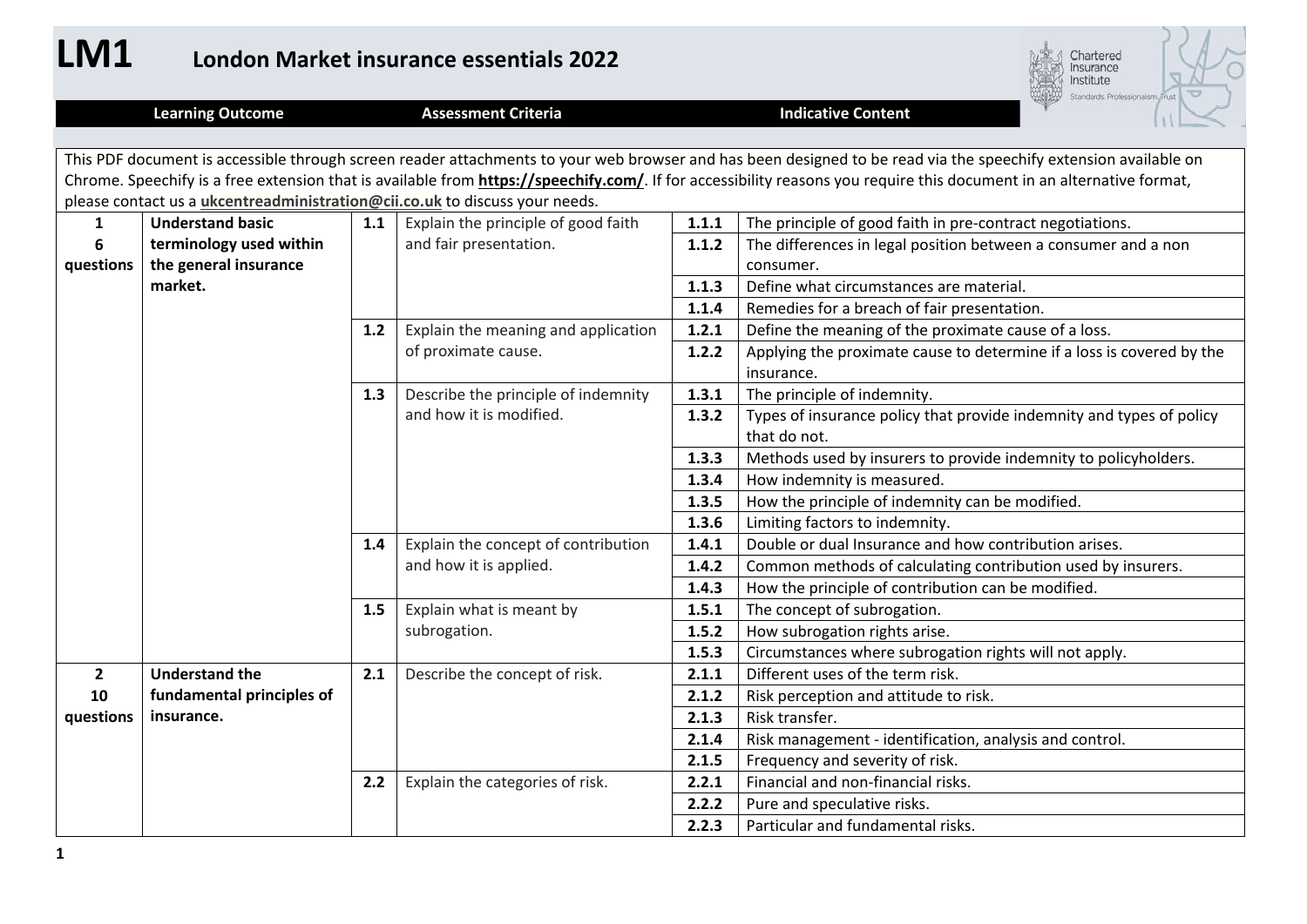| M |  |
|---|--|
|---|--|



|              | <b>Learning Outcome</b>                   |     | <b>Assessment Criteria</b>                                |       | harrow<br>PAINTED MAIL PARK AT LC PASSAGE<br><b>Indicative Content</b>     |
|--------------|-------------------------------------------|-----|-----------------------------------------------------------|-------|----------------------------------------------------------------------------|
|              |                                           |     |                                                           |       |                                                                            |
|              |                                           | 2.3 | Explain the principle of the pooling                      | 2.3.1 | The concept of pooling of risk.                                            |
|              |                                           |     | of risks.                                                 | 2.3.2 | Law of Large Numbers.                                                      |
|              |                                           |     |                                                           | 2.3.3 | Equitable insurance premiums.                                              |
|              |                                           | 2.4 | Explain the difference between a                          | 2.4.1 | Peril.                                                                     |
|              |                                           |     | peril and a hazard as this relates to<br>insurance.       | 2.4.2 | Hazard.                                                                    |
|              |                                           | 2.5 | Explain what moral and physical                           | 2.5.1 | Physical hazard with examples.                                             |
|              |                                           |     | hazard is and identify good and poor<br>examples of each. | 2.5.2 | Moral hazard with examples.                                                |
|              |                                           | 2.6 | List the types of insurable and                           | 2.6.1 | Risks that can be insured.                                                 |
|              |                                           |     | uninsurable risks.                                        | 2.6.2 | Risks that cannot be insured.                                              |
|              |                                           |     |                                                           | 2.6.3 | Exceptions to uninsurable risks.                                           |
|              |                                           | 2.7 | Explain the basic purpose of<br>insurance.                | 2.7.1 | Insurance as a risk transfer mechanism.                                    |
|              |                                           | 2.8 | Explain the primary and secondary                         | 2.8.1 | Primary function of insurance.                                             |
|              |                                           |     | functions of insurance.                                   | 2.8.2 | Secondary function of insurance.                                           |
|              |                                           |     |                                                           | 2.8.3 | Reasons for compulsory insurance.                                          |
|              |                                           | 2.9 | Explain the importance of the claims<br>handling process. | 2.9.1 | Claims handling as an insurance service.                                   |
| $\mathbf{3}$ | <b>Understand the main</b>                | 3.1 | Describe the main classes of                              | 3.1.1 | Marine insurance.                                                          |
| 4            | classes of insurance                      |     | insurance written in the London                           | 3.1.2 | Non-marine insurance.                                                      |
| questions    | written in the London<br>Market.          |     | Market and their main features.                           | 3.1.3 | Aviation insurance.                                                        |
| 4            | <b>Understand the insurance</b><br>cycle. | 4.1 | Outline and explain the insurance<br>cycle.               | 4.1.1 | Understand supply and demand and it's influence on the insurance<br>cycle. |
| 1            |                                           |     |                                                           | 4.1.2 | External factors that may influence the insurance cycle.                   |
| question     |                                           |     |                                                           |       |                                                                            |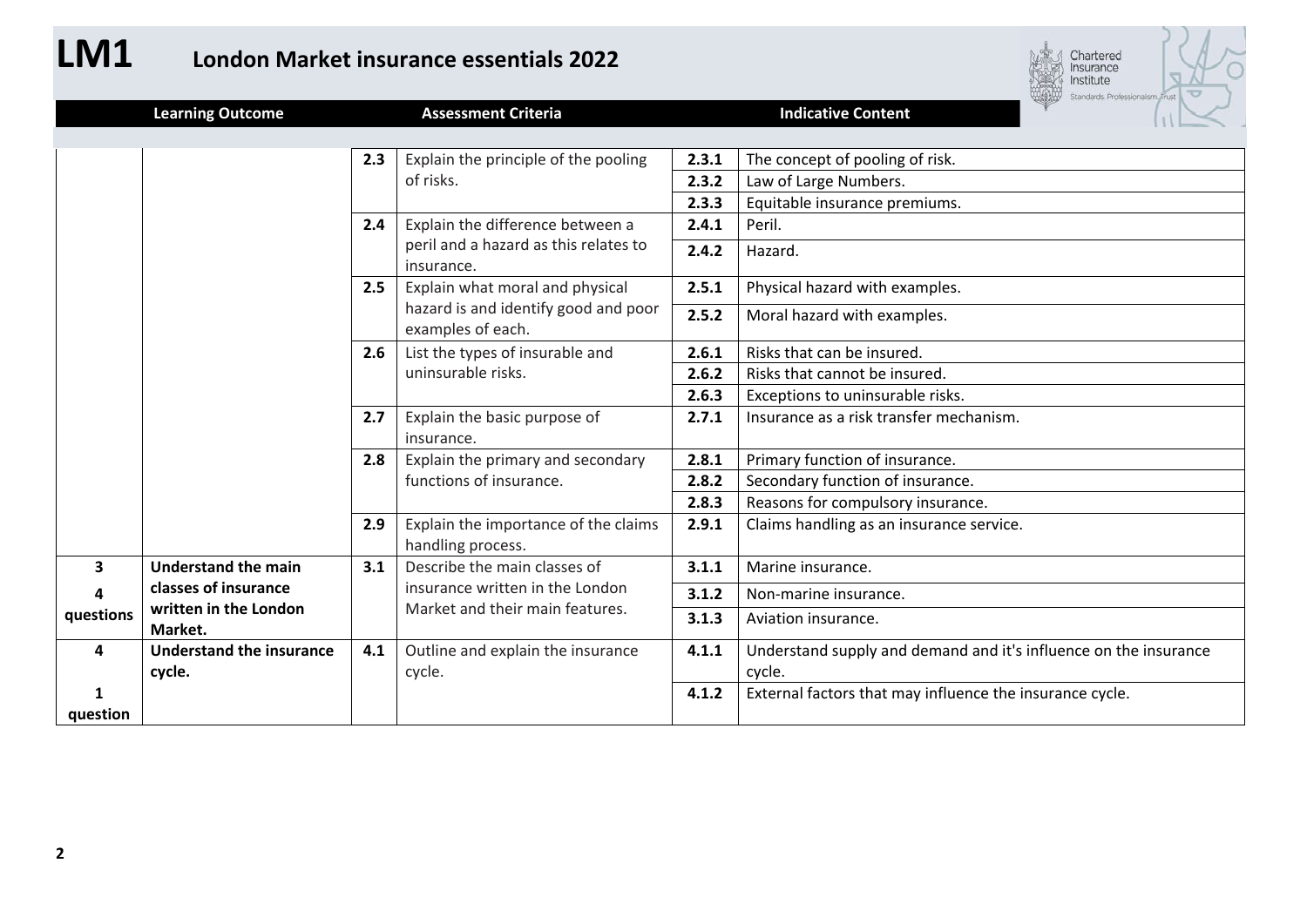

|           | <b>Learning Outcome</b>         |     | <b>Assessment Criteria</b>        |       | <b>Indicative Content</b>                                            |
|-----------|---------------------------------|-----|-----------------------------------|-------|----------------------------------------------------------------------|
|           |                                 |     |                                   |       |                                                                      |
| 5         | <b>Understand reinsurance</b>   | 5.1 | Explain the purpose of            | 5.1.1 | Reinsurance and its purpose defined.                                 |
|           | within the insurance            |     | reinsurance.                      | 5.1.2 | The benefits of purchasing and selling reinsurance.                  |
| questions | market.                         |     |                                   | 5.1.3 | The buyers and sellers of reinsurance.                               |
|           |                                 | 5.2 | Describe the main terminology     | 5.2.1 | Basic reinsurance terminology for example facultative, treaty, non   |
|           |                                 |     | used in connection with           |       | proportional and proportional.                                       |
|           |                                 |     | reinsurance transactions and      |       |                                                                      |
|           |                                 |     | know their meaning.               |       |                                                                      |
| 6         | <b>Understand the structure</b> | 6.1 | Describe the main participants in | 6.1.1 | Lloyd's market.                                                      |
|           | of the London Market.           |     | the London Market.                | 6.1.2 | Company market.                                                      |
| questions |                                 |     |                                   | 6.1.3 | Brokers - wholesale and retail.                                      |
|           |                                 |     |                                   | 6.1.4 | Managing General Agents.                                             |
|           |                                 |     |                                   | 6.1.5 | International organisations operating in London Market.              |
|           |                                 |     |                                   | 6.1.6 | Mutual insurers.                                                     |
|           |                                 | 6.2 | Explain the importance of the     | 6.2.1 | Main incentives for choosing the London Market.                      |
|           |                                 |     | London Market and why clients     |       |                                                                      |
|           |                                 |     | may decide to place their         |       |                                                                      |
|           |                                 |     | business within this market.      |       |                                                                      |
|           |                                 | 6.3 | Explain the role of the London    | 6.3.1 | Lloyd's Market Association.                                          |
|           |                                 |     | Market associations.              | 6.3.2 | The International Underwriting Association of London.                |
|           |                                 |     |                                   | 6.3.3 | The Association of British Insurers.                                 |
|           |                                 |     |                                   | 6.3.4 | The British Insurance Brokers Association.                           |
|           |                                 |     |                                   | 6.3.5 | The London Market Regional Committee.                                |
|           |                                 |     |                                   | 6.3.6 | The London and International Insurance Brokers' Association.         |
|           |                                 |     |                                   | 6.3.7 | Managing General Agents Association.                                 |
|           |                                 | 6.4 | Explain the way that business is  | 6.4.1 | Placing a risk in the London Market.                                 |
|           |                                 |     | transacted in the London          | 6.4.2 | Presenting a claim, including the impact of the Enterprise Act 2016. |
|           |                                 |     | Market.                           | 6.4.3 | The subscription market.                                             |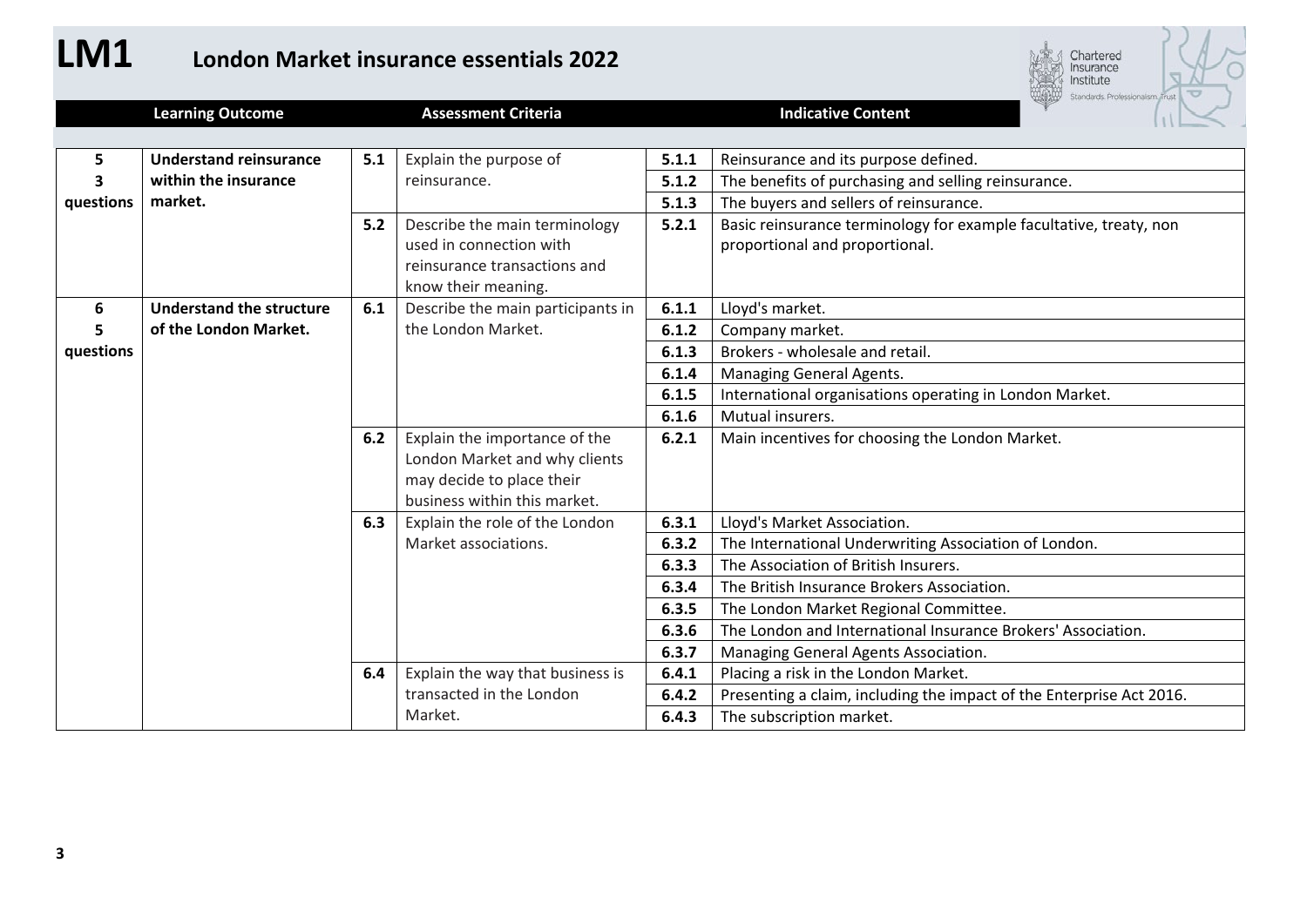## **LM1 London Market insurance essentials <sup>202</sup><sup>2</sup>**



|                  | <b>Learning Outcome</b>      |     | <b>Assessment Criteria</b>                                    |                                   | <b>ATALLA Stationards Professionalist</b><br><b>Indicative Content</b> |  |
|------------------|------------------------------|-----|---------------------------------------------------------------|-----------------------------------|------------------------------------------------------------------------|--|
|                  |                              |     |                                                               |                                   |                                                                        |  |
| $\boldsymbol{7}$ | <b>Understand the London</b> | 7.1 | Describe the role, aims, approach to                          | 7.1.1                             | The role and operation of the Financial Conduct Authority.             |  |
| 10               | Market regulatory and        |     | regulation; and principles for business                       | 7.1.2                             | The role and operation of the Prudential Regulation Authority.         |  |
| questions        | legal environment.           |     | of the industry regulator.                                    | 7.1.3<br>Principles for Business. |                                                                        |  |
|                  |                              |     |                                                               | 7.1.4                             | Fair Treatment of customers.                                           |  |
|                  |                              |     |                                                               | 7.1.5                             | Senior Management Arrangements, Systems and Controls.                  |  |
|                  |                              |     |                                                               | 7.1.6                             | Public Interest Disclosure Act 1998.                                   |  |
|                  |                              | 7.2 | Describe the role of major                                    | 7.2.1                             | Mechanisms which allow insurers in London Market to write risks        |  |
|                  |                              |     | international regulators, including                           |                                   | overseas.                                                              |  |
|                  |                              |     | licensing.                                                    | 7.2.2                             | Writing Lloyd's business overseas.                                     |  |
|                  |                              |     |                                                               | 7.2.3                             | Satisfying overseas regulators.                                        |  |
|                  |                              | 7.3 | Explain the governance of the Lloyd's                         | 7.3.1                             | Lloyd's governance structure.                                          |  |
|                  |                              |     | Market.                                                       | 7.3.2                             | The role of the Council of Lloyd's.                                    |  |
|                  |                              |     |                                                               | 7.3.3                             | The role of the Franchise Board.                                       |  |
|                  |                              |     |                                                               | 7.3.4                             | Rules for operating within Lloyd's.                                    |  |
|                  |                              | 7.4 | Examine and explain the role of the                           | 7.4.1                             | The role of the Financial Ombudsman Service.                           |  |
|                  |                              |     | Financial Ombudsman Service and the                           | 7.4.2                             | The role of the Financial Services Compensation Scheme.                |  |
|                  |                              |     | <b>Financial Services Compensation</b>                        |                                   |                                                                        |  |
|                  |                              |     | Scheme.                                                       |                                   |                                                                        |  |
|                  |                              | 7.5 | Explain the basic powers of the                               | 7.5.1                             | Authorisation of new insurers.                                         |  |
|                  |                              |     | industry regulator for the                                    | 7.5.2                             | Ongoing monitoring and supervision.                                    |  |
|                  |                              |     | authorisation, supervision and                                | 7.5.3                             | Consequences of non compliance with the regulations including          |  |
|                  |                              |     | regulation of insurers.                                       |                                   | winding up.                                                            |  |
|                  |                              | 7.6 | Explain the basic powers of the<br>industry regulator for the | 7.6.1<br>7.6.2                    | Requirement for Authorised Persons and firms.                          |  |
|                  |                              |     | authorisation, supervision and                                | 7.6.3                             | Appointed Representatives status.<br>Lloyd's insurance brokers status. |  |
|                  |                              |     | regulation of insurance                                       | 7.6.4                             | Regulation of intermediaries by the regulator.                         |  |
|                  |                              |     | intermediaries.                                               | 7.6.5                             | Consequences for non compliance.                                       |  |
|                  |                              | 7.7 | Describe the essentials of a valid                            | 7.7.1                             | Offer and acceptance.                                                  |  |
|                  |                              |     | contract of insurance.                                        | 7.7.2                             | Exchange of consideration.                                             |  |
|                  |                              |     |                                                               | 7.7.3                             | Insurable interest.                                                    |  |
|                  |                              |     |                                                               | 7.7.4                             | Cancellation of insurance contracts.                                   |  |
|                  |                              |     |                                                               | 7.7.5                             | Contract of insurance and the parties involved.                        |  |
|                  |                              |     |                                                               |                                   |                                                                        |  |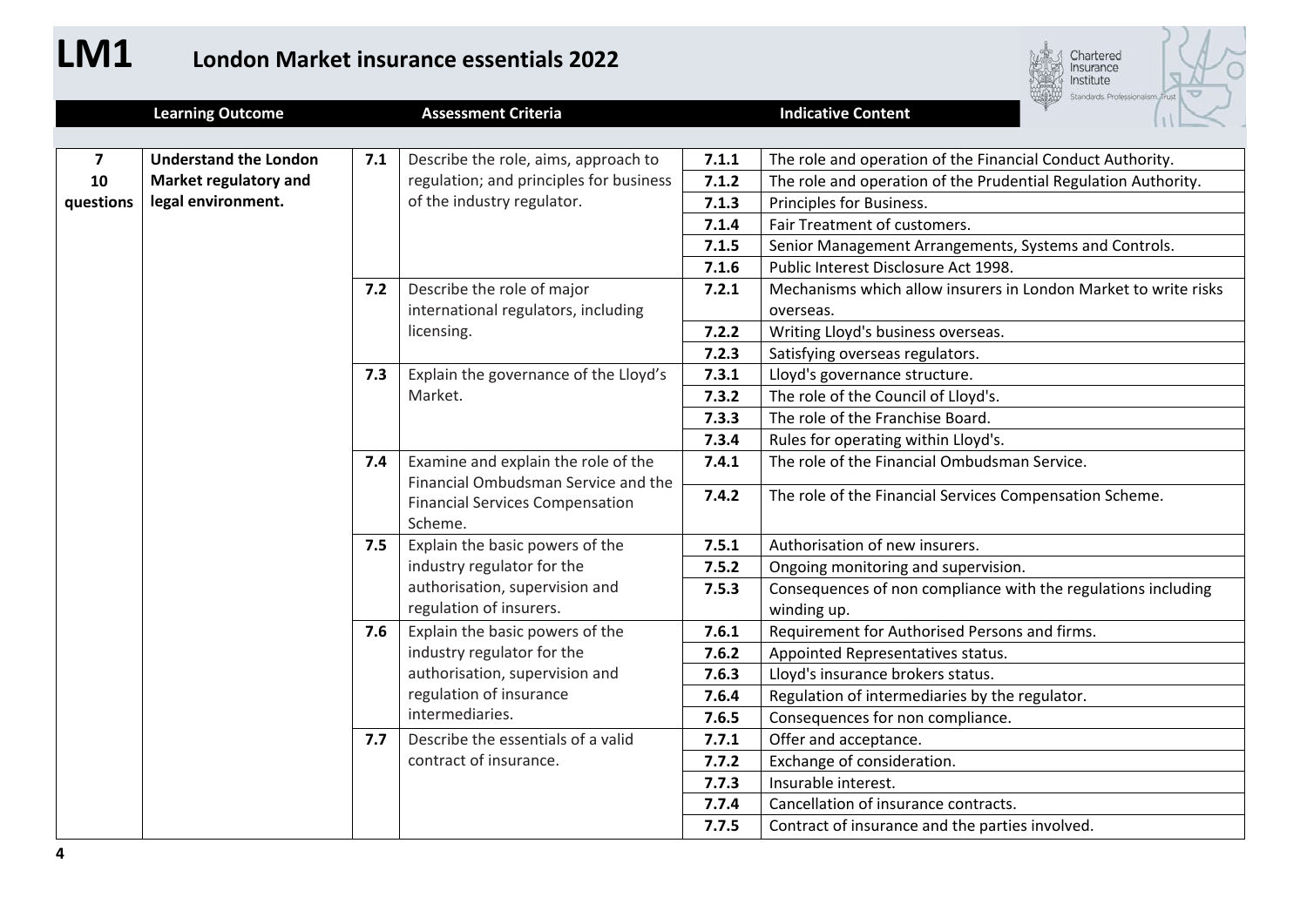

|                | <b>Learning Outcome</b>        |      | <b>Assessment Criteria</b>               |        | <b>Indicative Content</b>                                       |  |  |
|----------------|--------------------------------|------|------------------------------------------|--------|-----------------------------------------------------------------|--|--|
|                |                                |      |                                          |        |                                                                 |  |  |
| 8              | <b>Understand the</b>          | 8.1  | Explain the purpose of sanctions.        | 8.1.1  | Purpose of Sanctions and sanctioned countries and entities.     |  |  |
| $\overline{2}$ | importance of appropriate      |      |                                          | 8.1.2  | Issues with sanctions.                                          |  |  |
| questions      | systems and controls.          |      |                                          | 8.1.3  | Export controls.                                                |  |  |
|                |                                | 8.2  | Examine and describe the basic           | 8.2.1  | Obtaining information of EU, US and UK legislation.             |  |  |
|                |                                |      | systems and controls to ensure           | 8.2.2  | Demonstration of compliance with local legislation.             |  |  |
|                |                                |      | adherence to EU, US and UK               | 8.2.3  | Bribery Act 2010.                                               |  |  |
|                |                                |      | legislation.                             | 8.2.4  | Solvency II.                                                    |  |  |
| 9              | <b>Understand data</b>         | 9.1  | Explain the principles, rights and       | 9.1.1  | Data protection legislation.                                    |  |  |
|                | protection and money           |      | restrictions of data protection          |        |                                                                 |  |  |
|                | laundering legislation and     |      | legislation and its impact on            |        |                                                                 |  |  |
|                | requirements.                  |      | transacting business.                    |        |                                                                 |  |  |
| $\overline{2}$ |                                | 9.2  | Explain the various requirements to      | 9.2.1  | The impact of Anti-money laundering regulation when transacting |  |  |
| questions      |                                |      | ensure money laundering compliance       |        | business in the London Market.                                  |  |  |
|                |                                |      | when dealing with clients.               |        |                                                                 |  |  |
| 10             | <b>Understand the broker's</b> | 10.1 | Explain the role and responsibilities of | 10.1.1 | Principal and agent relationship.                               |  |  |
| 4              | role in the way that           |      | brokers.                                 | 10.1.2 | Methods of creating an agent/principal relationship.            |  |  |
| questions      | business is conducted in       |      |                                          | 10.1.3 | Duties of the agent.                                            |  |  |
|                | the London Market.             |      |                                          | 10.1.4 | Duties of the principal.                                        |  |  |
|                |                                |      |                                          | 10.1.5 | Termination of agency.                                          |  |  |
|                |                                | 10.2 | Explain the business process of          | 10.2.1 | Services provided by broker to client.                          |  |  |
|                |                                |      | broking and the parties involved.        | 10.2.2 | Services provided by broker to insurer.                         |  |  |
|                |                                |      |                                          | 10.2.3 | Schemes and delegated authorities.                              |  |  |
|                |                                |      |                                          | 10.2.4 | Placing the risk with insurers.                                 |  |  |
|                |                                |      |                                          | 10.2.5 | Providing documentation to client.                              |  |  |
|                |                                |      |                                          | 10.2.6 | Managing changes to risk.                                       |  |  |
|                |                                |      |                                          | 10.2.7 | Contract certainty.                                             |  |  |
|                |                                | 10.3 | Explain the broker's role in the         | 10.3.1 | Central recording of the risk and payment of the premium.       |  |  |
|                |                                |      | handling of premiums.                    |        |                                                                 |  |  |
|                |                                | 10.4 | Explain the broker's role in claims      | 10.4.1 | First notification of loss.                                     |  |  |
|                |                                |      | notification, investigation and          | 10.4.2 | Negotiating claims settlement.                                  |  |  |
|                |                                |      | settlement.                              | 10.4.3 | Providing claims data.                                          |  |  |
|                |                                |      |                                          | 10.4.4 | Arranging claims payment with insurers.                         |  |  |